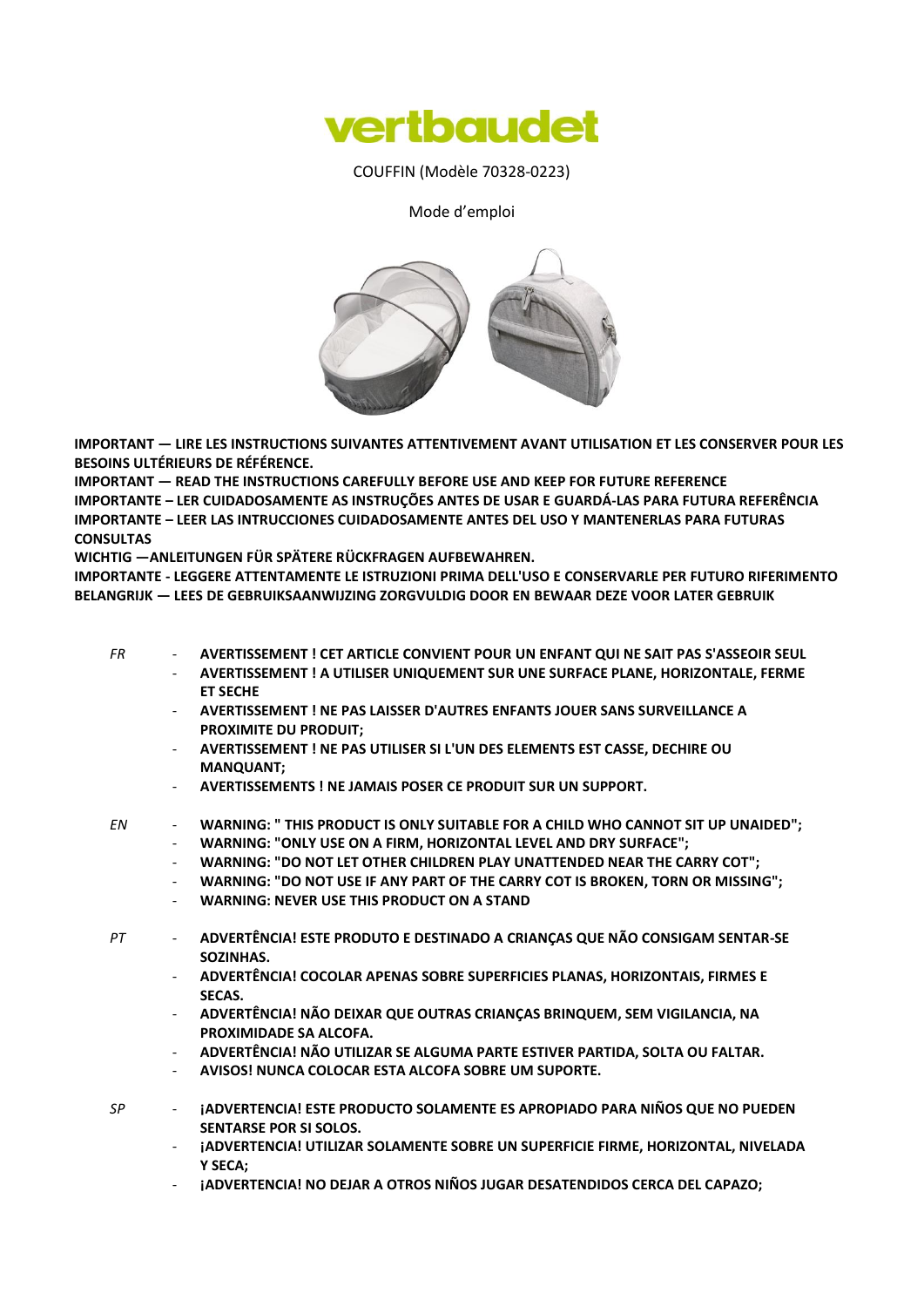- ¡ADVERTENCIA! NO UTILIZAR SI FALTA CUALQUIER PARTE O ESTA ROTA O ESTA DESGARRADA;
- ADVERTENCIA ! NO UTILIZAR ESTE CAPAZO SOBRE UN SOPORTE
- **GE** WARNUNG! DIESES PRODUKT IST NUR FÜR EIN KIND GEEIGNET, DAS SICH NOCH NICHT SELBST  $\mathcal{L}^{\mathcal{A}}$ **AUFSETZEN KANN;** 
	- WARNUNG! NUR AUF EINEM FESTEN, WAAGERECHTEN, TROCKENEM UNTERGRUND **VFRWFNDFN:**
	- WARNUNG! LASSEN SIE ANDERE KINDER NICHT UNBEAUFSICHTIGT IN DER NÄHE DER **TRAGETASCHE SPIELEN:**
	- WARNUNG! VERWENDEN SIE DIE TRAGETASCHE NICHT, WENN TEILE GEBROCHEN ODER **EINGERISSEN SIND ODER FEHLEN**
	- WARNUNG! DIESE PRODUKT NIE AUF EINEM STÄNDER BENUTZEN.
- $IT$ ATTENZIONE! QUESTO PRODOTTO È ADATTO A UN BAMBINO CHE NON È IN GRADO DI STARE **SEDUTO AUTONOMAMENTE** 
	- ATTENZIONE! UTILIZZARE SOLTANTO SU UNA SUPERFICIE STABILE. ORIZZONTALE. PIANA E **ASCILITTA**
	- ATTENZIONE! NON LASCIARE CHE ALTRI BAMBINI GIOCHINO SENZA SORVEGLIANZA VICINO **ALLA SACCA PORTA BAMBINI**
	- ATTENZIONE! NON UTILIZZARE SE UNA QUALSIASI PARTE E ROTTA, STRAPPATA O MANCANTE
	- AVVERTENZA! NON USARE MAI LA SACCA PORTA BAMBINI SU UN SUPPORTO
- $NL$ WAARSCHUWING! DIT PRODUCT IS ALLEEN GESCHIKT VOOR EEN KIND DAT NIET ZONDER HULP **KANZITTEN:** 
	- WAARSCHUWING! ALLEEN GEBRUIKEN OP EEN STEVIG, STABIEL, HORIZONTAAL EN DROOG **OPPERVLAK**
	- WAARSCHUWING! LAAT GEEN ANDERE KINDEREN ZONDER TOEZICHT IN DE BUURT VAN DE **REISWIEG SPELEN:**
	- WAARSCHUWING! NIET GEBRUIKEN ALS ONDERDELEN KAPOT OF GESCHEURD ZIJN OF **ONTRREKEN**
	- **WAARSCHUWING! GEBRUIK DEZE REISWIEG NOOIT OP EEN ONDERSTEL.**
- **FR** N'utilisez que des accessoires ou des pièces de rechange vendus ou approuvés par le fabricant.
- $\mathit{EN}$ Use only accessories or spare parts sold or approved by the manufacturer.
- $PT$ Utilizar somente acessórios ou peças de substituição vendidos ou aprovados pelo fabricante
- ES Utilizar únicamente accesorios o piezas de recambio vendidos o aprobados por el fabricante.
- $DF$ Verwenden Sie nur Zubehör oder Ersatzteile, die vom Hersteller verkauft bzw. empfohlen wird.
- $\overline{I}$ Utilizzare esclusivamente accessori o pezzi di ricambio venduti o approvati dal produttore.
- $NL$ Gebruik uitsluitend accessoires, onderdelen of wisselstukken die door de fabrikant of verdeler worden aanbevolen
- **FR** Ne pas poser le produit à proximité de flammes ouvertes ou de toutes autres sources de forte chaleur:
- EN Not place the carry cot near an open fire or other source of strong heat;
- $PT$ Não aproximar a alcofa de qualquer chama ou outra fonte de calor;
- $SP$ No acercar el cuco a llamas o cualquier otra fuente de calor intenso:
- $GF$ Babytragetasche nicht in die Nähe von offenem Feuer oder einer starken Wärmequelle bringen;
- $IT$ Non avvicinarsi al canestro di una fiamma o altre fonti di calore elevato;
- $NI$ Houd de reiswieg uit in de buurt van vlammen of andere sterke warmtebronnen;
- Examiner régulièrement les poignées et le fond du couffin pour repérer d'éventuelles traces d'usure **FR** et de détérioration ;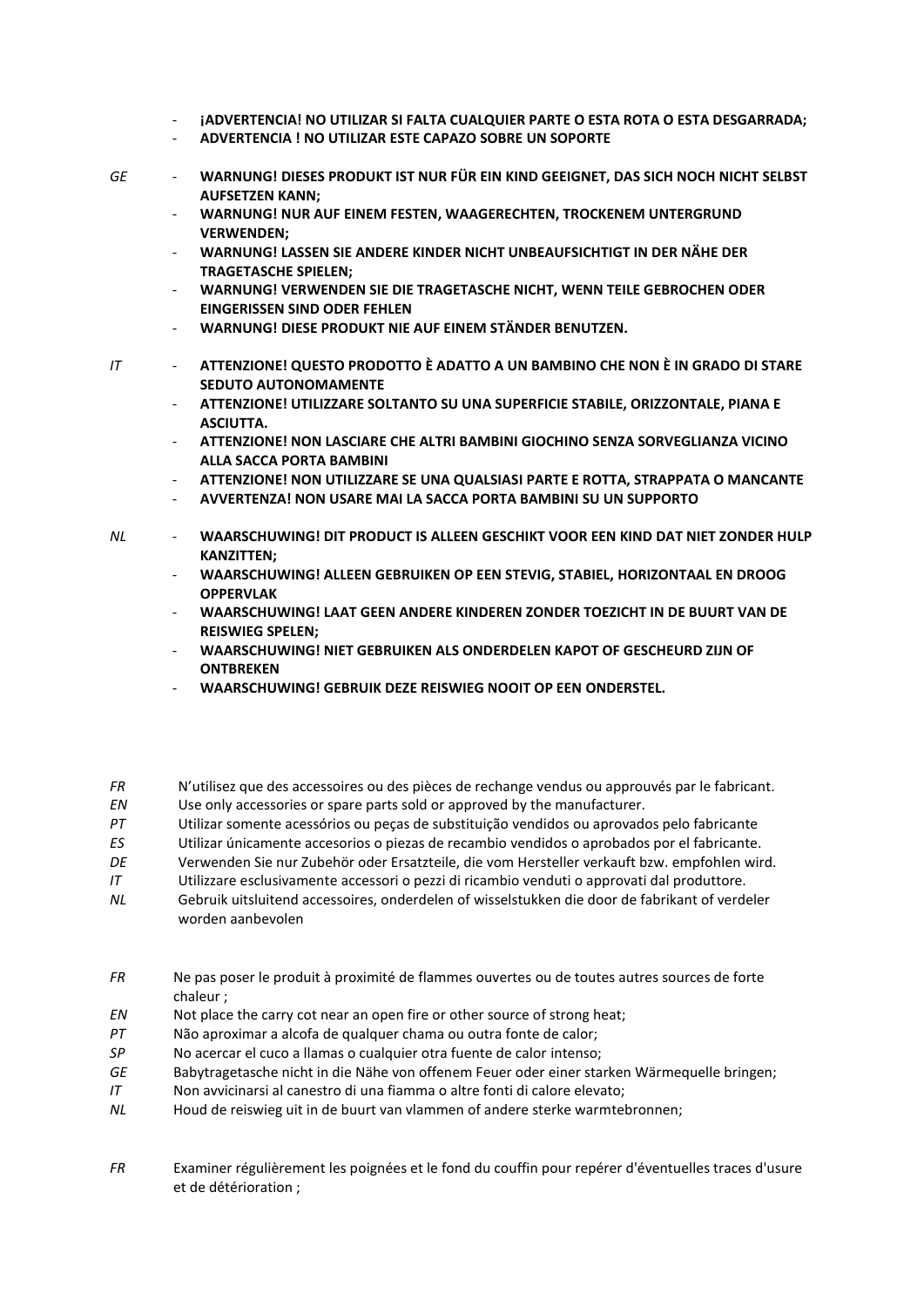- *EN* the handles and the bottom of the carry cot should be inspected regularly for signs of damage and wear;
- *PT* Inspecionar regularmente as pegas e o fundo da alcofa a fim de reparar eventuais sinais de desgaste e de deterioração;
- *SP* Examinar periódicamente las asas y el fondo del cuco para detectar posibles signos de desgaste o de deterioro;
- *GE* Regelmäßig die Tragegriffe und den Boden der Tragetasche auf Verschleißspuren oder Beschädigungen prüfen;
- *IT* Ispezionare con regolarità i manici e il fondo della culla per rilevare eventuali tracce di usura e di deterioramento;
- *NL* Controleer regelmatig de handgrepen en de bodem van de reiswieg op sporen van slijtage of beschadigingen;
- *FR* Avant de porter ou de soulever, assurez-vous que la ou les poignées sont dans la bonne position d'utilisation
- *EN* Before carrying or lifting, make sure that the handle(s) is (are) in the correct position of use
- *PT* Antes de carregar ou levantar, certifique-se de que a (s) alça (s) esteja (m) na posição correta de uso
- *SP* Antes de transportar o levantar, asegúrese de que las manijas estén en la posición correcta de uso
- *GE* Vergewissern sie sich vor dem tragen oder anheben, dass sich die handgriffe in der richtigen gebrauchslage befinden
- *IT* Prima di trasportare o sollevare, accertarsi che la (e) maniglia (e) sia (sono) nella posizione corretta di utilizzo
- *NL* Zorg ervoor dat de hendel (s) in de juiste gebruikspositie staat (zijn) voordat u gaat dragen of optillen
- *FR* Dans le couffin, la tête de l'enfant ne doit jamais être plus basse que son corps ;
- *EN* The head of the child in the carry cot should never be lower than the body of the child;
- *PT* Na alcofa, a cabeça da criança nunca deve ficar mais baixa do que o corpo;
- *SP* En el cuco, la cabeza del niño nunca debe estar más baja que el resto del cuerpo;
- *GE* Der Kopf des Kindes darf in der Tragetasche nicht niedriger als sein Körper liegen;
- *IT* Nella culla, la testa del neonato non deve mai essere più bassa del suo corpo;
- *NL* Het hoofd van de baby mag in de reiswieg nooit lager liggen dan zijn lichaam;
- *FR* Ne pas ajouter de matelas supplémentaire sur le matelas fourni ou recommandé par le fabricant.
- *EN* Not add another mattress on top of the mattress provided or recommended by the manufacturers.
- *PT* Não colocar qualquer colchão adicional sobre o colchão fornecido ou recomendado pelo fabricante.
- *SP* No añadir colchones adicionales sobre el colchón suministrado o recomendado por el fabricante.
- *GE* Keine zusätzliche Matratze über die vom Hersteller bezogene oder empfohlene Matratze legen.
- *IT* Non aggiungere ulteriori materassi su quello fornito o consigliato dal produttore.
- *NL* Gebruik geen extra matras naast het door de fabrikant meegeleverde of aanbevolen matras.
- *FR* Ne rien laisser dans la nacelle qui pourrait présenter un risque d'étouffement, par ex. peluches, oreillers…
- *EN* Do not leave anything in the carrycot which could present a choking hazard, eg. soft toys, pillows ...
- *PT* Não deixe nada na cesta que possa representar risco de sufocamento, por exemplo. peluches, almofadas ...
- *SP* No deje nada en la cesta que pueda representar un peligro de asfixia, p. Ej. peluches, almohadas ...
- *GE* Lassen Sie nichts im Korb, das eine Erstickungsgefahr darstellen könnte, z. Plüschtiere, Kissen ...
- *IT* Non lasciare nulla nel cestello che possa presentare un rischio di soffocamento, ad es. peluche, cuscini ...
- *NL* Laat niets in de mand liggen dat verstikkingsgevaar kan opleveren, bijv. knuffels, kussens ...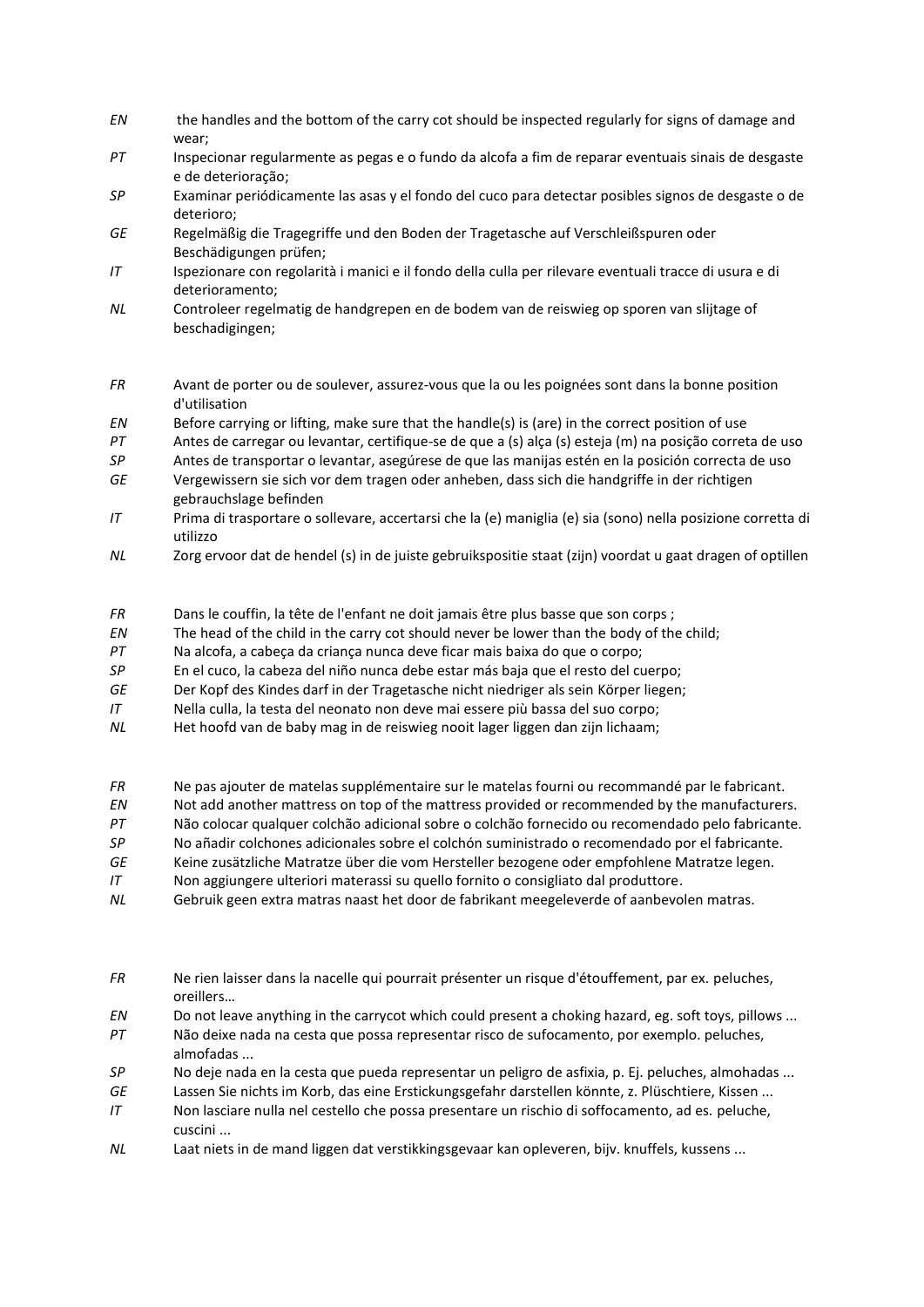- *FR* Ne pas placer la nacelle à proximité d'un autre produit, ce qui pourrait présenter un danger d'étranglement, par ex. cordes, cordons pour stores / rideaux…;
- *EN* Do not place the platform near another product, which could present a danger of strangulation, eg. ropes, cords for blinds / curtains…;
- *PT* Não coloque a plataforma perto de outro produto, que pode representar perigo de estrangulamento, por exemplo. cordas, cordões para persianas / cortinas…;
- *SP* No coloque la plataforma cerca de otro producto, que podría presentar un peligro de estrangulamiento, p. Ej. cuerdas, cordones para persianas / cortinas…;
- *GE* Stellen Sie die Plattform nicht in der Nähe eines anderen Produkts auf, da dies zu einer Strangulationsgefahr führen kann, z. Seile, Schnüre für Jalousien / Vorhänge…;
- *IT* Non posizionare la piattaforma vicino ad un altro prodotto, che potrebbe presentare un pericolo di strangolamento, es. funi, corde per tende / tende…;
- *NL* Plaats het platform niet in de buurt van een ander product dat gevaar voor verwurging kan opleveren, bijv. touwen, koorden voor jaloezieën / gordijnen…;
- *FR* La surchauffe peut mettre en danger la vie de votre enfant!
- *EN* Overheating can endanger your child's life!
- *PT* O superaquecimento pode colocar a vida do seu filho em perigo!
- *SP* ¡El sobrecalentamiento puede poner en peligro la vida de su hijo!
- *GE* Überhitzung kann das Leben Ihres Kindes gefährden!
- *IT* Il surriscaldamento può mettere in pericolo la vita di tuo figlio!
- *NL* Oververhitting kan het leven van uw kind in gevaar brengen!

## **Pièces fournies / Parts included / Peças fornecidas / Partes incluidas Mitgelieferte Teile / Pezzi in dotazione / Bijgeleverde onderdelen**

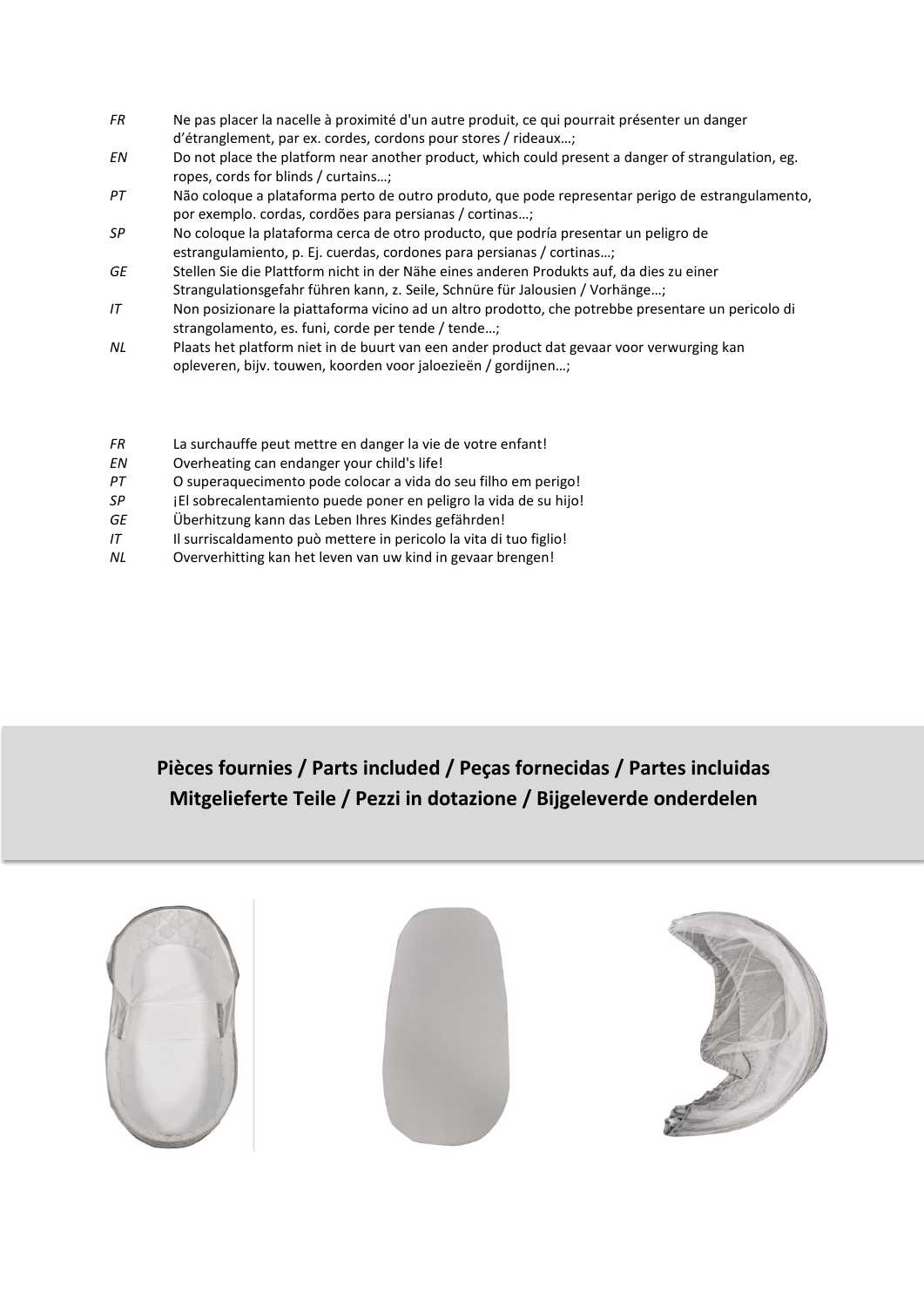**Notice de montage / Assembly instructions / Instruções de montagem / Prospecto de montaje / Montageanleitung / Istruzioni di montaggio / Montagehandleiding**